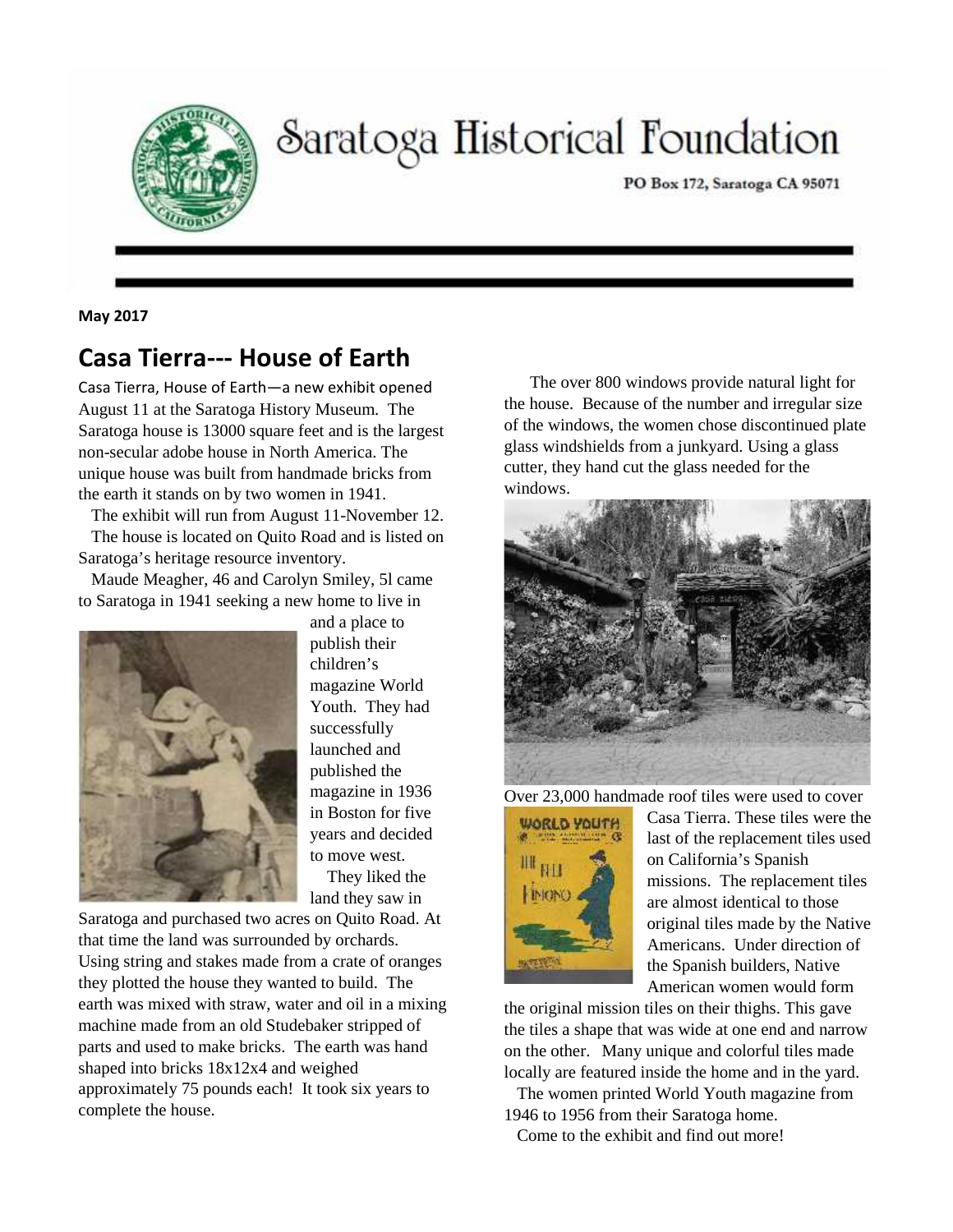## **President's Corner**

In June the Board of Directors voted to elect Annette Stransky as president; Bob Himel, vice president and Yuchi Wang as treasurer for a term of one year.

The Saratoga Historical Foundation Board of Directors had its annual meeting with the City Council on July 5. The City Council expressed appreciation for the events and work the Foundation has been accomplishing during the year.

Among those achievements, we had a successful Honoring Saratogan dinner in May honoring four Saratogans. Each year the event seems to get better.



Good job Bob Himel for coordinating the event.

An estate sale of donated items was held August 12 to raising money for the blacksmith exhibit. The estate sale generated approximately \$3000. Thanks to Bob and his crew and the many donors! We recently held the annual

volunteer party to thank the many volunteers who help us produce events like the Blossom Festival, walking tours, docents who keep the museum open, education docents who coordinate the pioneer living classes, folks who decorate the museum for the holidays.... and the list continues. We had a good turnout with over 40 attending. The food was delicious, the music great and



**Saratoga Historical Foundation**

*The mission of the Saratoga Historical Foundation is to preserve the unique history of Saratoga for the education and enjoyment of the community.*

The Saratoga Historical Park is open from 1-4 Friday and Sunday; 10-4 on Saturday. It is located at 20450 Saratoga-Los Gatos Road in Saratoga. Call 408-867-4311 for more information or go up to www.saratogahistory.com. For comments or suggestions concerning the newsletter, e-mail the newsletter editor at: annette@saratogahistory.com



the conversation perfect. Our thanks to Rina Shah for organizing this event.

Rina also coordinates India Day scheduled for October 8. This will be the third year the event has been held. If you haven't attended, stop by.

Other highlights of the year included:

\* The popular pioneer living classes produced by the education docents under the direction of Linda Hagelin. The first George and Louise Cooper essay contest for  $4<sup>th</sup>$  and  $5<sup>th</sup>$  grades was also held with much success.

\* The Peck Blessing bench is scheduled for completion in November thanks to Hugh Roberts for spearheading the project.

\* Ray Cosyn gave several popular presentations in the Bay Area on Saratoga history.

\* The Blossom Festival continues to be a success in preserving our heritage.

\* Three interesting exhibits and three membership lectures were produced.

\* The blacksmith exhibit fundraising continues with expectation of building in 2018.

\* The hutch for the McWilliams house is being constructed and will be beautiful when completed.

President Annette Stransky adds, "We can always use a few more volunteers to help. If you have an hour or two--- let's talk."

## **On Orbit**

According to Nancy Lee, the story of how "On Orbit" drive got it's name is very interesting. She said, "Donald Rodoni was in construction just as his ancestors were. John Rodoni, as you might know, built several of the buildings on Big Basin Way. Donald chose this piece of property in exchange for building the road, "On Orbit" around 1950. At that time, the Apollo Mission was in progress and the roads were named with that in mind. So, we have "Apollo Heights", and "On Orbit" which is a loop. The scientists and engineers that work on these missions don't say something is "in orbit" like many of us would. They use the term "on orbit."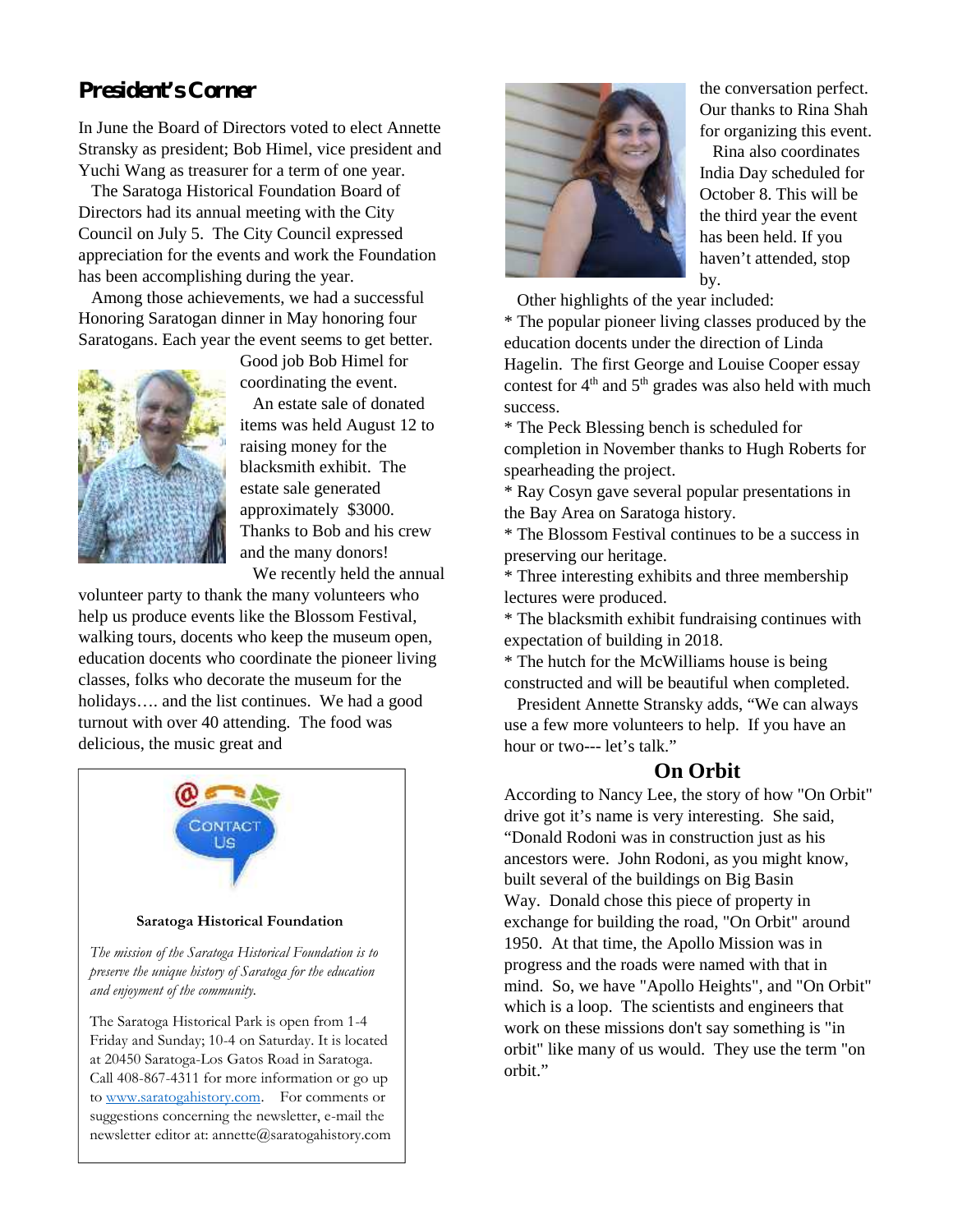#### **Circle These Dates on Your Calendar!**

| <b>Now</b> | Casa Tierra—House of Earth—      |  |
|------------|----------------------------------|--|
|            | exhibit runs until November 12   |  |
| Sept. 12   | Film: The Indomitable Theodore   |  |
|            | Roosevelt                        |  |
| Oct.1      | Mid-Autumn Festival              |  |
| Oct. 8     | India Day                        |  |
| Oct. 12    | Film: If You Knew Sousa          |  |
| Nov. 24    | Open House and New Exhibit opens |  |
|            |                                  |  |

## **Free Film September 12 Walk Softly and Learn about Roosevelt**



Join us for a free viewing of the film "The Indomitable Theodore Roosevelt" on Tuesday September 12 at 7:30 PM at the Saratoga History Museum (20450 Saratoga-Los Gatos Road in Saratoga). The event will be hosted by Ray Cosyn, Director of the Saratoga Historical Foundation. Roosevelt was an author, explorer, soldier, naturalist as well as the 26<sup>th</sup> President of the United States. He authored over 26 books, initiated the First US Volunteer Cavalry Regiment known as the Rough Riders, is one of four presidents depicted on Mount Rushmore, won the Nobel Prize for Peace for mediating an end to the Russo-Japanese War and secured the route and began construction of the Panama Canal. Join us and find out how he came to be known as "Indomitable."

#### **March On Over For A Free Film October 12 on Philip Sousa**

Enjoy a free viewing of "If You Knew Sousa" and delight in the marching music of John Philip Sousa on Thursday, October 12 at 7:30 PM at the Saratoga



History Museum (20450 Saratoga-Los Gatos Road in Saratoga). The event will be hosted by Ray Cosyn, Director of the Saratoga Historical Foundation. John Philip Sousa is known as the "March King" for his work. His best known marches are The Stars and Stripes Forever; Semper Fidelis, the

official march of the US Marine Corp; and Liberty Bell to mention a few. Sousa also invented the sousaphone, a large brass instrument similar to a tuba. Find out more about this talented musician.

# **Mid-Autumn Festival is Almost Here!**



Mid-Autumn Festival will have a lecture, crafts, and performers on October 1 at the Saratoga History Museum from 1-4 PM. The event is free.

**India Day is Coming!**



Join us for an afternoon of music, dance, and crafts on October 8 at the Saratoga History Museum from 1-4 PM. The event is free!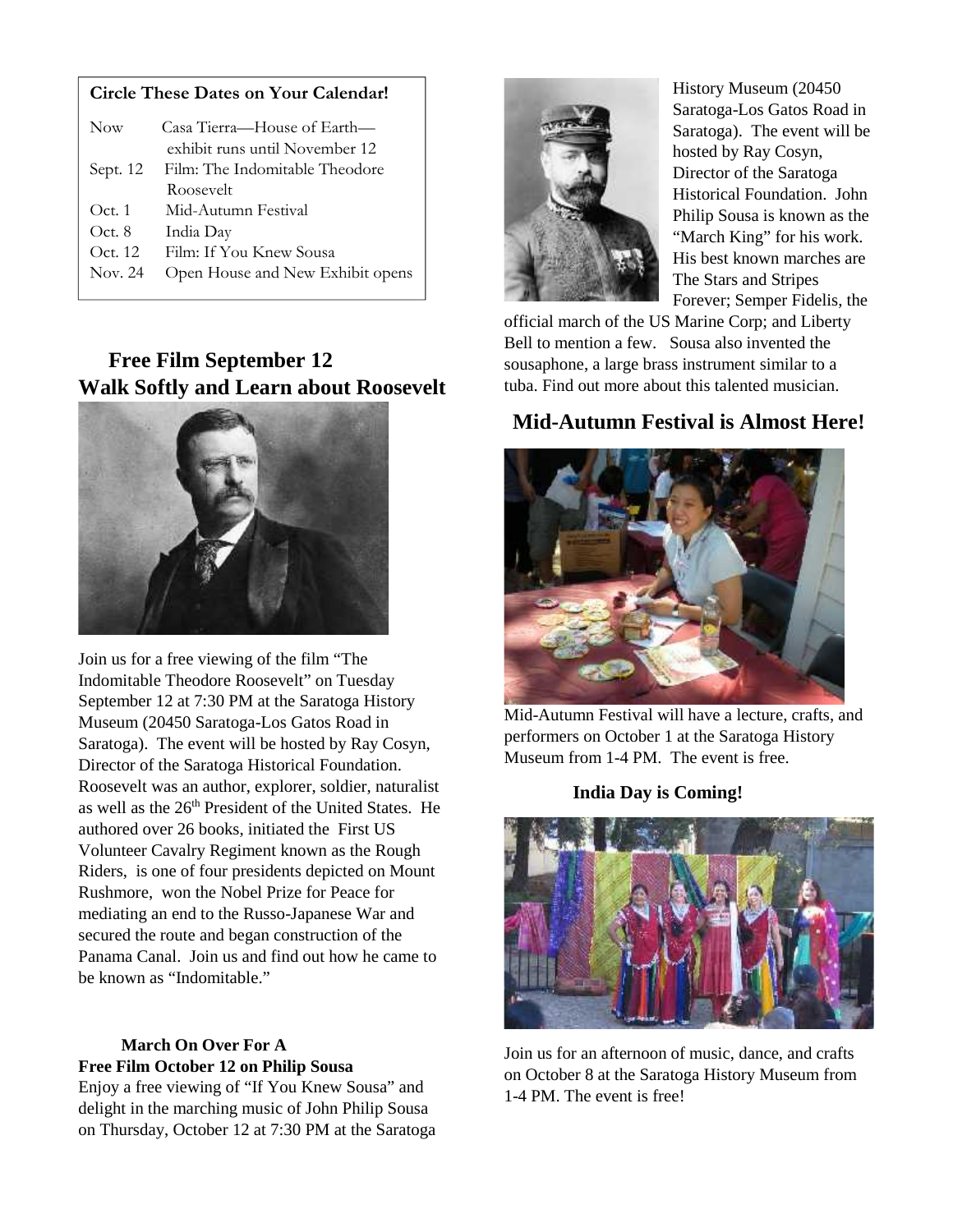## **All Fired Up Reminisces of an Anonymous Fire Fighter**

Recently a written "history" of the Saratoga fire house was dropped off to the museum and written by an anonymous fire fighter. Excerpts are shared here.

Around 1925 the second "firehouse" was acquired in a stall or two in the Russell-Tarleton Garage later known as the Saratoga Garage. It was a full-service gas station and garage located at the southeast corner of the Saratoga crossroads.



After renting space at the Saratoga Garage for 25 years, the property was finally on the market and the Saratoga Fire District acquired the property.

Many Saratogans still remember that the firehouse had an electric siren on top of the roof that produced a distinctive but memorable wail.



Here's where we pick up the story written by our anonymous fire fighter:

"Among the changes to the building were the creation of offices and AMR quarters, reconfiguring the bedroom and dayroom areas, and removing the corrugated metal roof. In order to reduce the time spent cleaning the white ceilings, they were painted black. The floors were refinished several times with a red epoxy surfacing material. The incredible strength of the epoxy could be seen when the fire engines were rolled over the freshly painted floors too soon. Patches of the floor would rip up and stick to the tires for months at a time before finally wearing off.

'I remember those floors,' said a current fire fighter. 'We used to steal John Campbell's soft hat and run over it with the fire engine over and over again. Man did we laugh.'

Within the confines of these walls, were some of the world's most treasured and precious artifacts. I'm not referring to the Model A fire truck that was retired in 1950, or the Model T that was sold at auction to Walter Worden in 1937, or the LeFrance fire engine that is still sealed in the building wall… No my friends, the truly cherished relics were the inhabitants of the game room-- a pool table, a shuffle board, and the granddaddy of them all…the beer machine!

The pride of the station was the refreshment dispenser. For two shiny nickels you could get one of the world's finest mood altering substances. I mean the real cold, old fashioned, fresh from the barrel, straight to the glass, into the package, up to the store, and then into the machine…BEER! It was definitely a station centerpiece.

One fire fighter remembers, 'Coming back from a long day fighting a grass fire…that beer machine looked pretty damn good.'

Eventually the machine was decommissioned. It



was given to the first person that agreed to haul it away. Although it was never given a proper send off, it is still remembered and even brings a tear to some eyes. Today it remains one of the eight wonders of the ancient world lost in time, but

engraved in memory.

The game room had a vintage pool table made of red oak and mahogany with drop slots and a ball return that would put a golden retriever to shame. e 5 Continued on page 5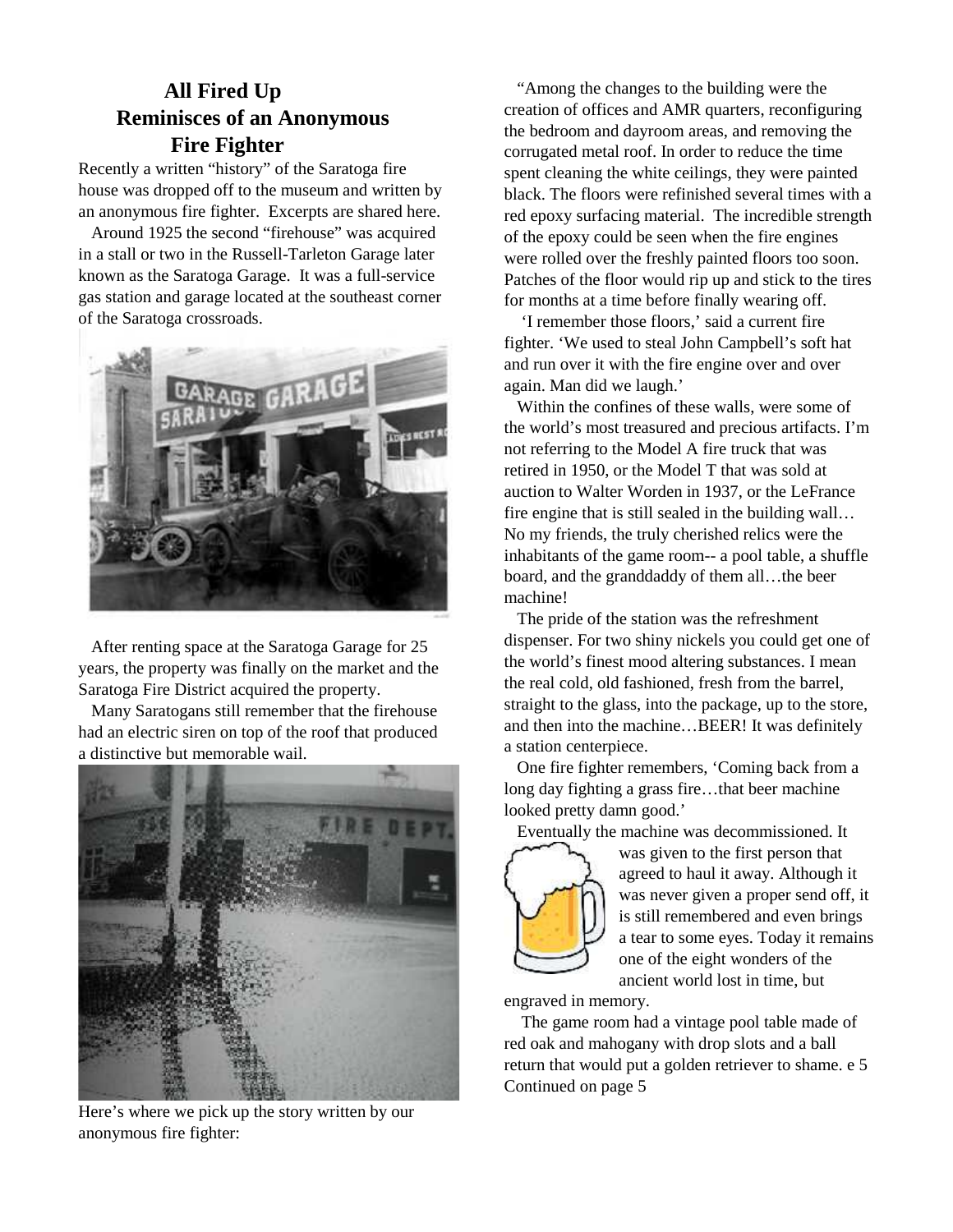The pool table was eventually moved to the Fireman's Hall on Oak Street and sold for scrap felt.

Along the wall sat one of the world's first ever shuffle board table which glistened from over 57 layers of hand brushed varnish. This table met its maker when the value of its services were ignored and the demand for space took precedence. Rumor has it that an unnamed butcher who had a patch on one eye, three missing fingers on one hand, and walked with a limp jogged into town one day. He offered to take the table off the station's hands. Everyone was shocked when he took out a circular saw and chopped the table in thirds. It's believed that the three pieces were sent to the four corners of the earth where they are still used to this day as cutting boards for raw meats and vegetables.

These stories only scratch the surface. So much lies within the memories of this place. While the building may soon be gone, it's important to know that memories of it will last. Reminiscing about an old friend is never a bad thing."

Editor's Note: The old fire station was torn down on August 18, 2003. The new fire house was built and dedicated in the same location in 2004.

## **Here Comes the Sun**



August 21 was a special day for the total eclipse of the sun seen across the US. A day celebrated in song—Total Eclipse of the Heart, by Bonnie Tyler; Here Comes the Sun by the Beatles; Bad Moon Rising by Credence Clearwater; Blue Moon by Billie Holiday and many more memorable tunes. The other significance of this date is it is the late historian Willys Peck's birthday. He was born on August 21, 1923. We are sure he was looking down and celebrating in his own style-- wearing his signature green eye shade, favorite brown corduroy pants and

enjoying Hagen Daz ice cream while thinking of an appropriate headline for the event.

#### **Sweeping Event by Saratoga High**



Activities Director and History Teacher Matt Torrens organized a crew of Saratoga High students to perform community service for the Saratoga Village. Students came to the Saratoga History Museum and clipped spent roses, washed the McWilliams porch and rails, and swept the sidewalk. Thank you!

## **Block Party on DeHavilland Drive**



Residents living in the vicinity of Shubert Court and DeHavilland Drive celebrated with a block party on August 20. The LaBamba theme included music, food, and friendship. As part of the party program, Councilmember Rishi Kumar invited SHF Historian Ray Cosyn to talk about actress Olivia deHavilland whose name graces the street and who once lived in Saratoga.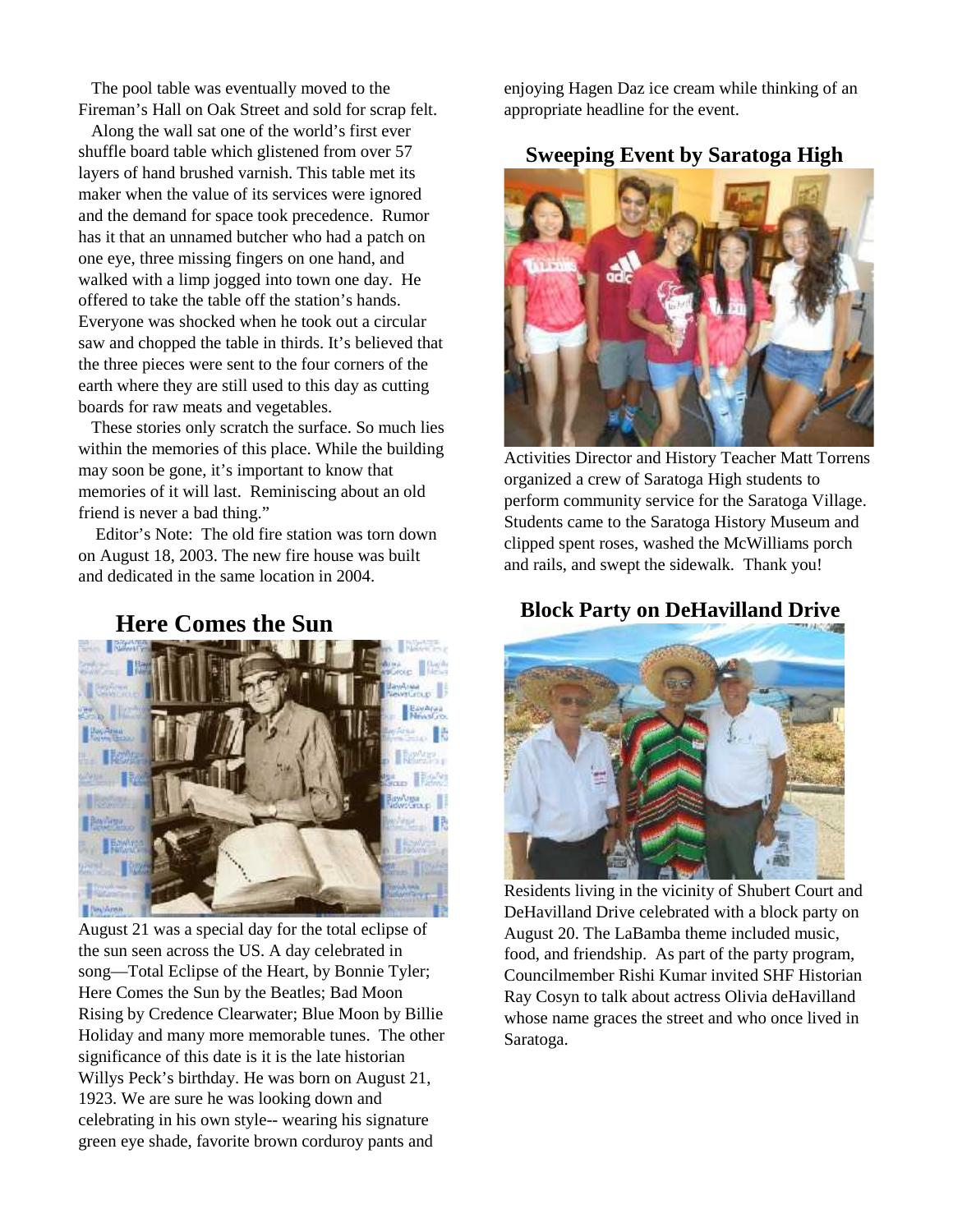## **Saratoga. Home Grown Fame---**

Saratogans contribute to the rich fabric of life in many ways. The following are some of the people who have had an impact in art, athletics, performing arts and more. Some were born in Saratoga—others moved here to enjoy the community. See how many you recognize or remember!

#### **Art**

*Sarah Brown* (1846-1916), daughter of abolitionist John Brown. Taught art as well as painted. *Helen Caswell* (1925- ) painter, author and illustrator of children's book on religion.

*Albert DeRome* (1885-1959) In his youth he worked



at the Congress Springs Hotel in Saratoga. He became a California landscape painter, especially of natural landscape formations, seascapes and marine scenes near Carmel and Monterey. *Josef diSigall* (1891-

1953) also spelled Josef

Sigall lived on 70 acres behind Senator Phelan's home, Villa Montalvo. In Europe he painted nearly all contemporary monarchs including King George VI. He came to the U.S. in 1922 and painted portraits of Presidents Coolidge, Hoover, Roosevelt, their families and cabinets.

*Theodore Wores* (1859-1939) Converted a church into a studio in Saratoga. Painted in Japan, Europe but said his best work was in California.

*Victor Zane* (1921-2010) In 1976 his work was displayed in the Louvre as part of the "American Painters in Paris" exhibit. His subjects reflected his wide travels and many interests: marine, American West, Africa, Haiti, Caribbean, Mexico, and the Canadian Rockies. His last series of paintings were studies in ballet.

#### **Athletes**

*Brett Bonvechio* (1982-) (Prospect High School) Minor League baseball player

*Melaney "Laney" Diggs*, (1992-) figure skater competing in 2005-2009 U.S. Figure Skating Championships.

*Lee Hancock* (1967) (Saratoga High 1985) Major League baseball player *Bill Haselman* (1966-)(Saratoga High 1984) Major League baseball player *Patrick Marleau* (1979-) San Jose Sharks 1997-2017 now hockey player for Toronto Maple Leaf *Patricia Noriko Miranda* (1979-) (Saratoga High 1997) bronze medalist in 2004 Olympics First woman in Olympic wrestling to receive a medal. *Carrie Steinseifer* (1968-) (Saratoga High 1986) gold medalist in swimming in 1984 Olympics *Yosh Uchida* (1920- ) Successfully lobbied to have judo considered as a sport rather than martial art.



Team coach of the first Olympic Judo Tournament at the 1964 Summer Olympics in Tokyo. *Kerri Lee Walsh*, (1978-) volleyball gold medalist in multiple Olympics and World Championships

Performing Arts (music, drama, dance, poetry)

*Judith Baum,* granddaughter of Frank Baum, creator of the Wizard of Oz series. Career launched by Dorothea Johnston.

*Gordy Carbone* (1975) (Prospect High 1993) lead singer in the bands The Forgotten, Lars Frederiksen and the Bastards

*Olivia deHavilland* (1916- ) Went to Saratoga Oak Street school and graduated from Los Gatos High school. Two Oscars and Golden Globe awards were won. Returned to Saratoga many times to see friends. *Ann Edmunds*, actress known for the films: The Nurses' Secret, Here Comes Happiness and Thieves Fall Out.

*Stephanie Elam* (1974- ) (Saratoga High school) currently anchor reporter for NBC in Los Angeles. *Joan Fontaine* (1917-2013). Went to Saratoga Oak Street school. Author and actress, won two Oscars. *Lilian Fontaine* (1886-1975) actress—moved from Japan to California and had a home built in Saratoga. Continued acting. Daughters: actresses Olivia deHavilland and Joan Fontaine.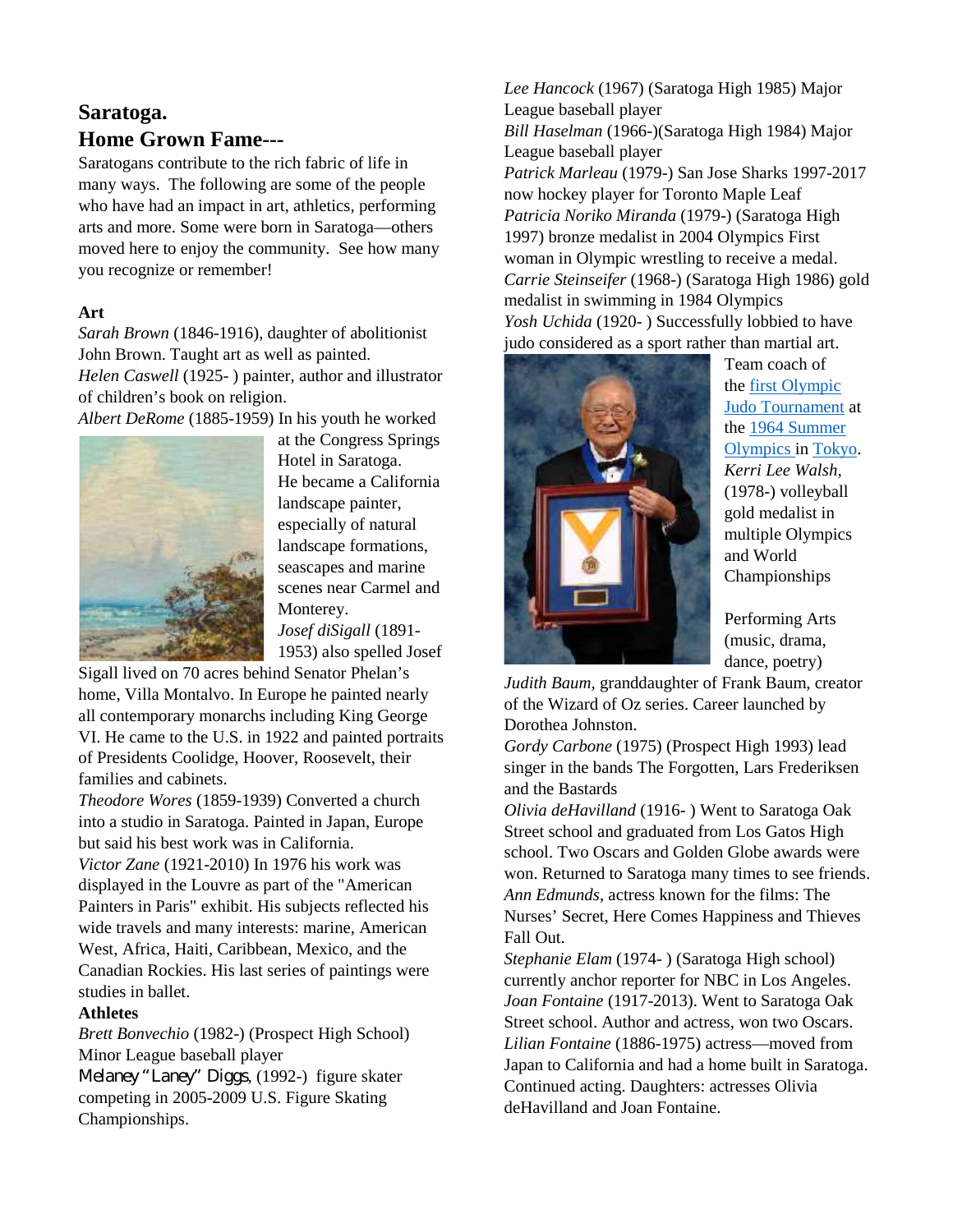*Zach Gill* (Saratoga High 1993) Animal Liberation Orchestra, singer, songwriter

*Lance Guest* (1960- ) (Saratoga High 1978) Actor, The Last Starfighter, film and Broadway. Grew up on an 11-acre prune ranch in Saratoga.

*Mike Gurley* (1960- ) (Saratoga High, 1978) singer, songwriter, guitar player formed dada band. Published 300 songs, sold one million records. Shown below.



*Patricia Ironsides,* established the Summer Circle Theater in the Hotel Lyndon in the 1950s. She and her husband also experimented with one-act plays in the Saratoga Theater.

*Alex Lagemann* (1989- ) (Saratoga High 2007) singer, songwriter, formed band: Radical Something.

*Les Landin* (1923-2010) teacher, principal, author and was "Buckskin Bob" on local television in the 1950s. Started singing group called the Skillet Likkers.

*Jen Levin* (1983- ) (Prospect High) actress, Single Parent Date Night

*Audrey Long* (1922-2014) actress 1942-1951 *Glen MacWilliams* (1898-1984) cinematographer for Laurel & Hardy films, Alfred Hitchcock films *Paul Magid* (1954- ) (Saratoga High 1972) cofounder The Flying Karamazov Brothers



*Mildred Manning* (1890-1963) silent film actress who starred in 36 films *William Mayes* (1965- ) (Saratoga High 1983) TV spokesperson, actor *GW McGrew*, (1861- 1900) Saratoga's first poet, The Story of A Bell and Other

Poems.

*Mekenna Melvin* (1985) actress in Chuck, 3 Rivers, Lie to Me *Tom Miller* (1961) actor, director Jersey boys, American Beauty

*Joe Murray* (1961- ) animator, creator Rocko's Modern Life and Camp Lazio. Had studio in Saratoga.

*Jon Nakamatsu* (1968- ) (Prospect High 1986) classical concert pianist

*Korla Pandit* (1921-1998) musician, composer, pianist, television pioneer. Known as the Godfather of Exotica. Lived in Saratoga during the 1950s. *Dan Rusanowsky*, sports broadcaster for San Jose Sharks called the Voice of San Jose Sharks. He lives in Saratoga.

*Ed Solomon* (1960- ) (Saratoga High 1978) actor, director, writer and producer, Men in Black, Bill & Ted's Excellent Adventures

*Steven Spielberg* (1946- ) (Saratoga High School 1965) director of Oscar winning films—Jaws, Jurassic Park and ET established box office records *Vienna Teng* (1978- ) (Saratoga High 1996) singer, songwriter, pianist

*Clarence Urmy* (1858-1923) first native poet of California. Lived brief time in Saratoga He published three volumes of collected verse: A Rosary of Rhyme, Vintage of Verse, and California Troubadour *David Warshofsky* (1961- ) (Saratoga High 1979) actor both in film and television

*James Williamson* (1949- ) guitarist for Iggy and The Stooges; went into high tech for 30 years; made a comeback with The Stooges. Shown in photo below.



**What about the Authors?**

Next issue will cover authors born in or living in Saratoga as well as inventors. Editor's note: If your favorite performer is missing from the list—email info@saratoga history.com or call 408-867-4311.